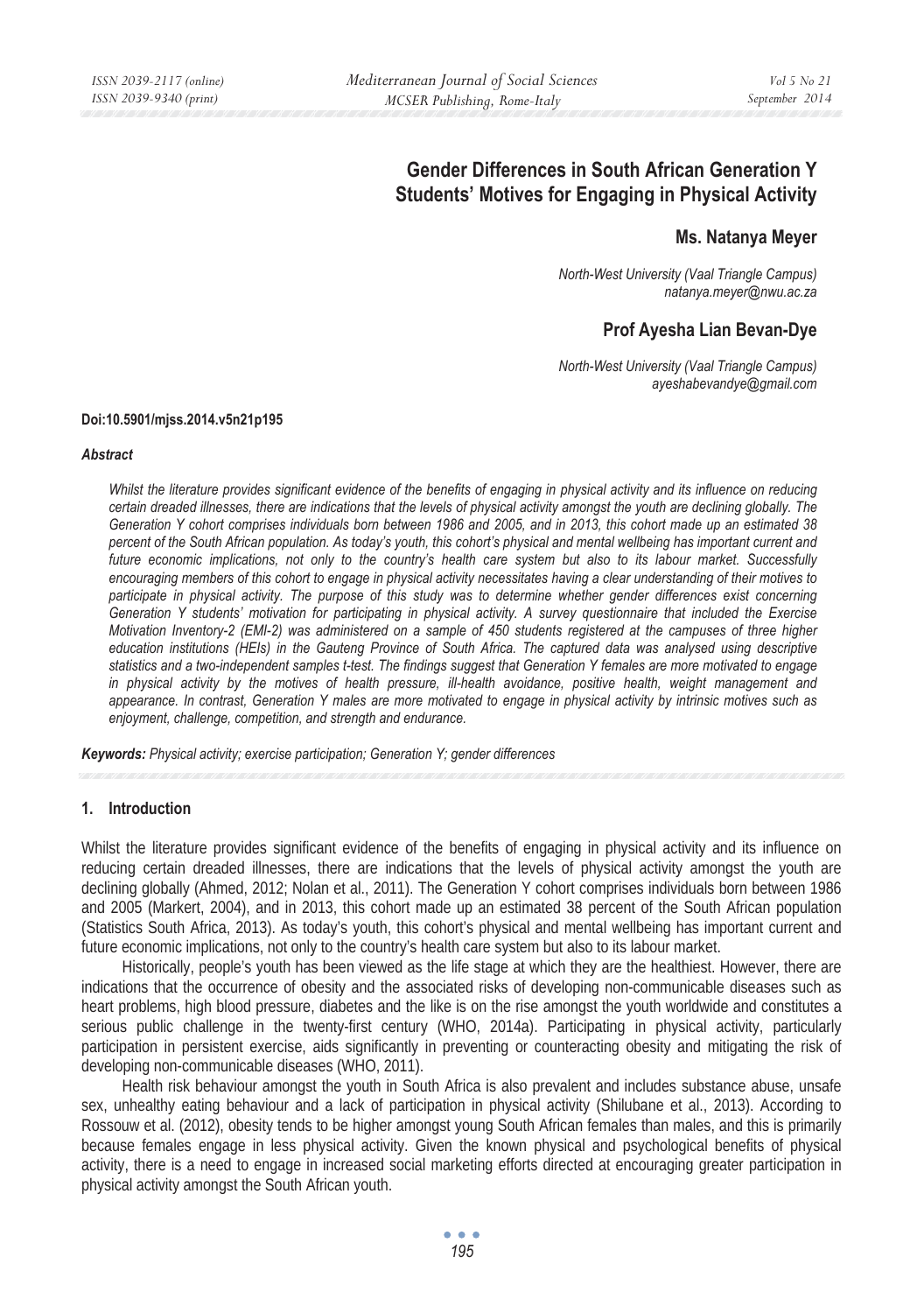| ISSN 2039-2117 (online) | Mediterranean Journal of Social Sciences | Vol 5 No 21    |
|-------------------------|------------------------------------------|----------------|
| ISSN 2039-9340 (print)  | MCSER Publishing, Rome-Italy             | September 2014 |

Designing successful social marketing campaigns aimed at encouraging members of the Generation Y cohort to engage in physical activity necessitates having a clear understanding of their motives to participate in physical activity. Moreover, understanding the gender differences in these motives will aid in designing tailored marketing campaigns, thereby maximising the persuasiveness of such marketing communications. As such, the purpose of this study was to determine whether gender differences exist concerning Generation Y students' motivation for participating in physical activity.

### **2. Benefits of Physical Activity and Physical Exercise**

The WHO (2011) defines physical activity as "any bodily movement produced by the skeletal muscles that uses energy" and indicates that this includes participating in sports, exercising, playing, walking or doing household chores. In comparison to the broadly defined physical activity, exercise refers to the planned, structured and repetitive activity with a specific goal or purpose (Caspersen et al., 1985).

Over and above the obvious physical benefits, participating in physical activity, especially regular exercise offers several additional benefits to individuals, especially members of the Generation Y cohort, such as psychological benefits, social benefits, and avoidance of risky behaviour benefits (WHO, 2014b). The psychological benefits of physical activity include stress reduction, reduced depression and improved self-esteem (Maltby & Day, 2001). The social benefits for the Generation Y cohort relate to physical activity and exercise providing the opportunity for social development through social interaction and social integration (WHO, 2014b). There are also indications that risky behaviour, such as violence, substance abuse and unsafe sex (Shilubane et al., 2013) are less likely amongst Generation Y individuals who regularly engage in physical activity and exercise (WHO, 2014b).

In light of the physical, psychological, social and avoidance of risky behaviour associated with engaging in physical activity and exercise, it seems imperative that the youth be encouraged to become more active, which requires an understanding of their motives for participating in physical activity.

### **3. Motives for Engaging in Physical Exercise**

From a social science perspective, motivation is typically explained as the psychological processes that trigger the arousal, direction and persistence of behaviour (Mitchell, 1982) and encompasses all aspects of activation and intension (Ryan & Deci, 2000). In the realm of sports and exercise, motivation is considered a key determinant of athletic performance and persistence in following an exercise regime (Vallerand, 2012), and motivation and youth participation in physical activity are considered key topics in sport psychology literature (Spray et al., 2006). Vallerand (2012) indicates that in terms of sport and physical activity participation, it is useful to differentiate between intrinsic motivation and extrinsic motivation. This is in accordance with the Deci and Ryan (1985) theory of self-determination that distinguishes between doing something for enjoyment and satisfaction (intrinsic motivation) and doing something in order to gain a reward that falls outside of the actual behaviour (extrinsic motivation). Motives such as wealth, attractiveness and fame are examples of extrinsic aspirations, whilst motives such as personal development and affiliation are examples of intrinsic aspirations (Ryan & Deci, 2008). Taking cognisance of the theory of self-determination and the distinction between intrinsic and extrinsic motives, Markland and Hardy (1993) developed the 12 factor Exercise Motivation Inventory (EMI), which encompasses intrinsic motives such as enjoyment, personal development, affiliation, recreation, stress management, competition and fitness, and extrinsic motives such as weight management, social recognition, appearance, ill-health avoidance and health pressures.

Owing to several weaknesses in the EMI, Markland and Ingledew (1997) set out to refine and improve the original EMI and developed the EMI-2. The 14 factor EMI-2 comprises psychological motives (stress management, revitalisation, enjoyment, challenge), which are intrinsic motives, interpersonal motives (social recognition, affiliation, competition) and health motives (health pressure, ill-health avoidance, positive health), which contain both intrinsic and extrinsic motives, body-related motives (weight management, appearance), which are extrinsic motives and fitness motives (strength and endurance, and nimbleness), which are intrinsic motives. Ingledew, Markland and Medley (1998) suggest that while extrinsic motives typically drive people to start participating in physical activity exercise, intrinsic motives determine the long-term adherence to such regimes.

# **4. Gender and Physical Activity**

The issue of gender difference has received increased attention over the past few decades, including in research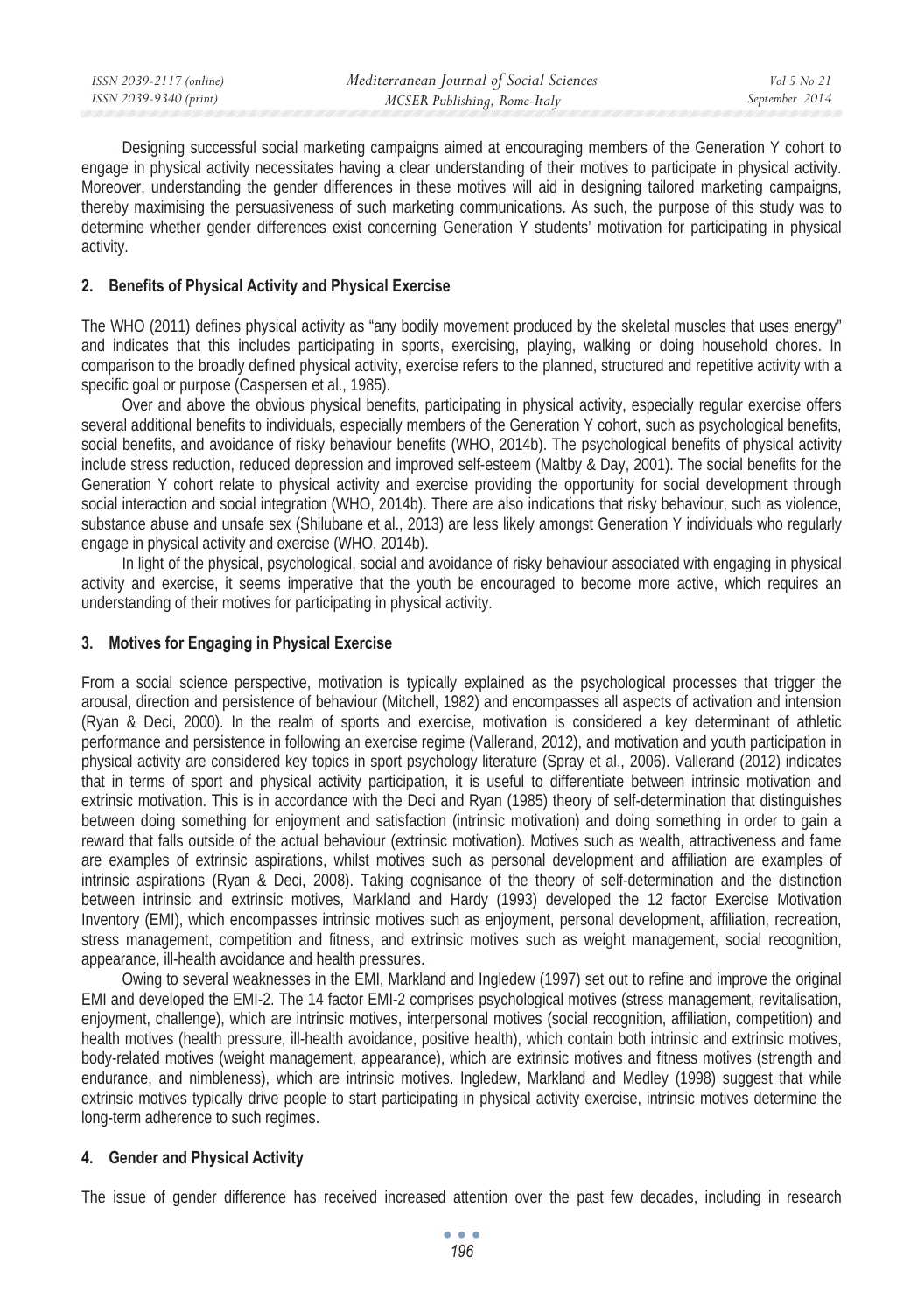| ISSN 2039-2117 (online) | Mediterranean Journal of Social Sciences | Vol 5 No 21    |
|-------------------------|------------------------------------------|----------------|
| ISSN 2039-9340 (print)  | MCSER Publishing, Rome-Italy             | September 2014 |
|                         |                                          |                |

pertaining to participation in physical activity (Drake et al., 2014; Ghooshchy et al., 2011; Roxas & Stoneback, 2004). There are two assumptions within classical research on gender socialisation. First, gender identity is considered an unchanging personality element, which will remain stable over time and during different situations. Secondly, differences between males and females are due to internalisation of gender identity as defined by the ideals and outlooks of a cultural setting (Chalabaev et al., 2013). This may be better explained by considering some of the factors that influence an individual's participation in physical activity. These factors include influence from *family*, such as the influence of a parent or older sibling, *school*, such as the influence of a friend and *peer groups*, such as sporting teams or clubs. In most cases, males are influenced more positively than females regarding each of the three factors (Vilhjalmsson & Kristiansdottir, 2003).

Gender studies regarding physical participation are important for designing and implementing the correct education and training programmes aimed at attracting male and female participation (Roxas & Stoneback, 2004). Sebire et al. (2009) report that their findings indicate that females have a significantly greater exercise anxiety than males, significantly lower self-worth and report exercising significantly less.

One study found that females were motivated to engage in sport more by extrinsic motives such as weight management and appearance, whilst males were motivated by intrinsic motives such as competition and social engagement (Koivula, 1999). Drake et al. (2014) indicates that one of the main motivators for male sport participation is competition. In a study utilising the EMI-2, findings suggest that males are more motivated to exercise by the intrinsic goals of affiliation, challenge, competition, enjoyment and fitness. In contrast, females were more motivated to exercise by the extrinsic goals of weight management, appearance, health pressure and ill-health avoidance (Kilpatrick et al., 2005). Similarly, Rintaugu and Ngetich (2012) found males to be more motivated by the strength and endurance, enjoyment and skill development motives and females by the fitness, weight management and appearance, and revitalisation motives.

Ingledew and Markland (2008) suggest that appealing to pre-existing motives in social marketing campaigns, even if those motives are extrinsic in nature, may be beneficial in encouraging targeted segments to engage in physical activity and exercise initially but that such campaigns need to also appeal to intrinsic motives in order to sustain long-term participation.

# **5. Methodology**

### *5.1 Sample*

The initial sampling frame included South Africa's 23 registered public higher education institutions (HEI's) that existed in 2013. Using judgement sampling, this sampling frame was narrowed down to include the campuses of three HEIs situated in the Gauteng province – one from a comprehensive university, one from a traditional university and one from a university of technology.

Thereafter, a non-probability convenience sample of 450 students across the three campuses was taken. Lecturers at each of the three campuses were contacted and asked if they would allow the questionnaire to be distributed to their students. Once permission was obtained, fieldworkers were used to distribute the questionnaires to students at the three campuses. Participation was on a voluntary basis and full confidentiality was assured concerning the information provided by the participants, including the name of the HEI at which they were registered.

### *5.2 Instrument and procedure*

A self-administered survey questionnaire was used to gather the required data. The Exercise Motivation Inventory (EMI-2) (Markland & Ingledew, 1997) was used to measure the Generation Y students' motives for engaging in physical activity. The scale comprises the five subscales labelled psychological motives (stress management (four items), revitalisation (four items), enjoyment (four items), challenge (five items)), interpersonal motives (social recognition (four items), affiliation (four items), competition (four items)), health motives (health pressure (three items), ill-health avoidance (four items), positive health (four items)), body-related motives (weight management (four items), appearance (four items)), and fitness motives (strength and endurance (four items) and nimbleness (four items)). These scaled responses were measured on a six-point Likert scale ranging from strongly disagree (1) to strongly agree (6). The Likert scale was selected as it is the most popular interval scale for the measurement of attitudes and offers the advantages of being both easy to construct and easy to administer (Malhotra, 2010).

The questionnaire included demographic questions relating to mother-tongue language, province of origin, age,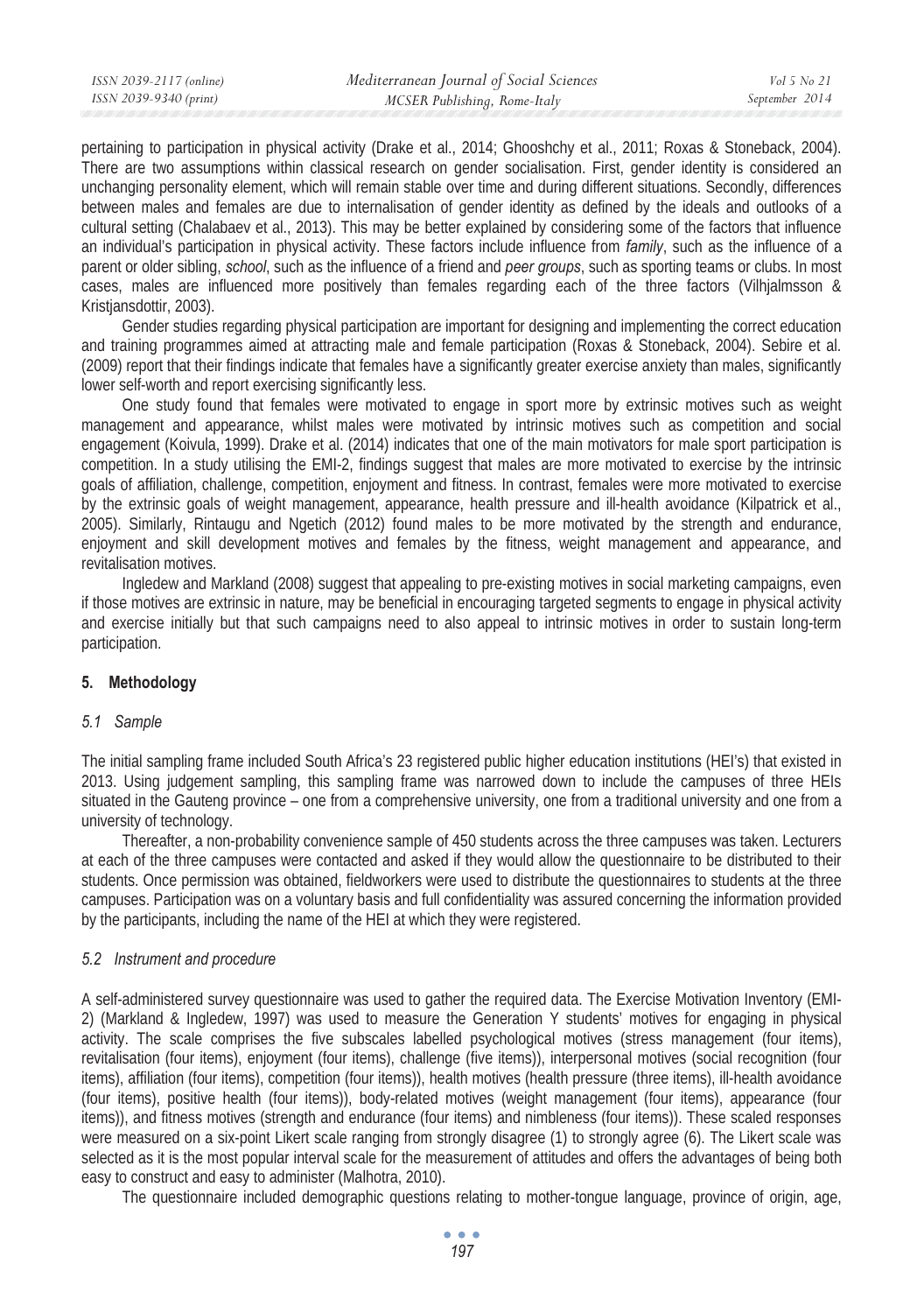| ISSN 2039-2117 (online) | Mediterranean Journal of Social Sciences | Vol 5 No 21    |
|-------------------------|------------------------------------------|----------------|
| ISSN 2039-9340 (print)  | MCSER Publishing, Rome-Italy             | September 2014 |

race and gender. These questions were included to assess how representative to sample was of the target population.

The questionnaire was pilot tested on 30 students, who were excluded from the final study. The pilot study was conducted in order to evaluate the reliability of the instrument. The Cronbach alpha values computed for the individual constructs ranged between 0.825 and 0.963 in the pilot study, thereby indicating satisfactory reliability (Pallant, 2010). The captured data was analysed using the Statistical Package for Social Sciences (IBM SPSS), Version 22.

### *5.3 Results*

Following the distribution of 450 questionnaires across the three campuses, 324 completed and usable questionnaires were returned. The sample included an equal split between male and female participants. The sample was made up of participants from all seven of the age categories specified in the target population, with the majority (47%) indicating being 19 and 20 years of age. In addition, the sample included participants from eight of South Africa's nine provinces. The majority of participants indicated their province of origin as Gauteng (53.6%), followed by Limpopo (15.4%). There were no participants from the Western Cape. The sample comprised predominantly African/black students (84%) and white students (13.6%), which mirrors the ethnic spread of the South African population. A description of the sample is provided in Table 1.

| <b>Age</b> | (%)  | Gender | (%)  | Language          | (%)  | <b>Home Province</b> | (%)  | Race           | (%)  |
|------------|------|--------|------|-------------------|------|----------------------|------|----------------|------|
| 18         | 12.3 | Female | 50.0 | Afrikaans         | 9.6  | Eastern Cape         | 3.8  | Coloured       | 1.5  |
| 19         | 21.6 | Male   | 50.0 | English           | 8.7  | <b>Free State</b>    | 11.0 | Indian/Asian   | 0.9  |
| 20         | 25.0 |        |      | <b>IsiNdebele</b> | .3   | Gauteng              | 53.6 | White          | 13.6 |
| 21         | 17.6 |        |      | <b>IsiXhosa</b>   | 7.1  | KwaZulu-Natal        | 5.3  | African/ Black | 84.0 |
| 22         | 11.4 |        |      | <b>IsiZulu</b>    | 19.6 | Limpopo              | 15.4 |                |      |
| 23         | 8.3  |        |      | Sesotho sa Leboa  | 7.8  | Mpumalanga           | 5.0  |                |      |
| 24         | 3.7  |        |      | Sesotho           | 23.6 | North West           | 4.4  |                |      |
|            |      |        |      | Setswana          | 10.6 | Northern Cape        | 1.6  |                |      |
|            |      |        |      | <b>SiSwati</b>    | 4.3  |                      |      |                |      |
|            |      |        |      | Tshivenda         | 3.4  |                      |      |                |      |
|            |      |        |      | Xitsonga          | 5.0  |                      |      |                |      |

**Table 1:** Sample description

In order to assess the reliability of the measurement instrument in the main survey, the Cronbach alpha values for each of the 14 constructs were calculated. Table 2 reports on these alpha values, together with the mean and standard deviation scores computed for the overall sample.

**Table 2:** Motives for engaging in physical exercise and level of physical exercise

|                        | Mean N= 324 | <b>Standard deviation</b> | Alpha |
|------------------------|-------------|---------------------------|-------|
| <b>Motives</b>         |             |                           |       |
| Stress management      | 4.68        | 1.04                      | 0.786 |
| Revitalisation         | 4.75        | 0.95                      | 0.726 |
| Enjoyment              | 4.78        | 1.05                      | 0.838 |
| Challenge              | 4.61        | 0.96                      | 0.803 |
| Social recognition     | 3.58        | 1.44                      | 0.877 |
| Affiliation            | 4.21        | 1.17                      | 0.807 |
| Competition            | 4.21        | 1.39                      | 0.905 |
| Health pressure        | 3.34        | 1.56                      | 0.776 |
| III-health avoidance   | 4.86        | 1.20                      | 0.860 |
| Positive health        | 5.23        | 0.94                      | 0.907 |
| Weight management      | 4.08        | 1.41                      | 0.853 |
| Appearance             | 4.41        | 1.19                      | 0.785 |
| Strength and endurance | 4.85        | 1.04                      | 0.811 |
| <b>Nimbleness</b>      | 4.70        | 1.02                      | 0.807 |

The reliability coefficients for the scales in the main survey were all above the recommended 0.700 level (Pallant, 2010),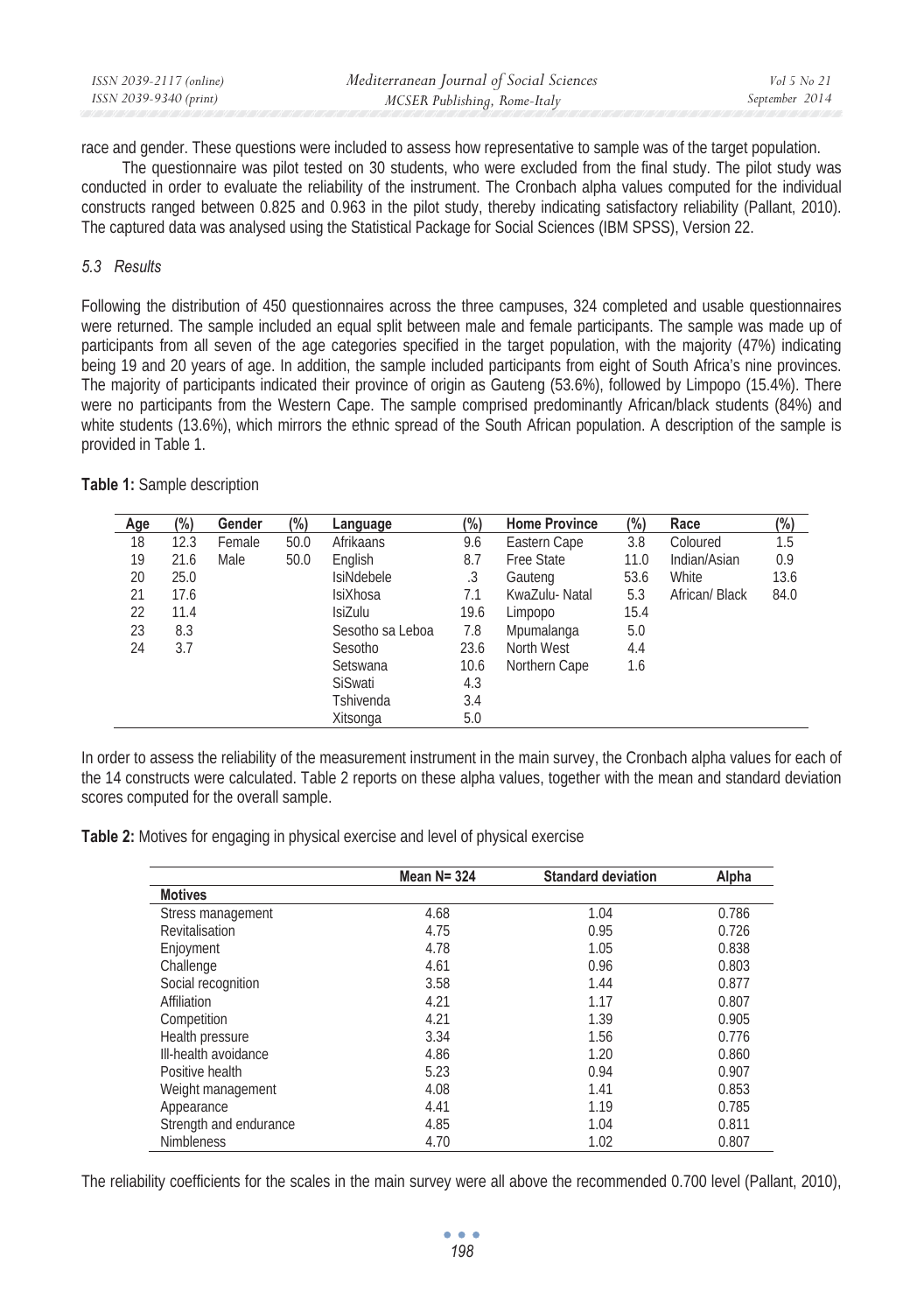| ISSN 2039-2117 (online) | Mediterranean Journal of Social Sciences | Vol 5 No 21    |
|-------------------------|------------------------------------------|----------------|
| ISSN 2039-9340 (print)  | MCSER Publishing, Rome-Italy             | September 2014 |

which confirmed that the internal consistency reliability of the individual constructs in the measurement instrument. The highest means were recorded for the positive health motive (mean=5.23), the ill-health avoidance motive (mean=4.86) and the strength and endurance motive (mean=4.85). The lowest mean was recorded on the health pressure motive (mean=3.34), which, given the age of the target population, was to be expected.

A two-independent samples t-test was then conducted in order to determine whether male and female Generation Y students differ in their motives to engage in physical exercise. The significance level was set at *a* = 0.05 level*.* The results of this analysis are reported on in Table 3.

### **Table 4:** Gender differences

| <b>Motives</b>                               | Female mean | Male mean | <b>Mean difference</b> | t-score  | p-value  |
|----------------------------------------------|-------------|-----------|------------------------|----------|----------|
| <b>Psychological motives</b>                 |             |           |                        |          |          |
| Stress management                            | 4.75        | 4.62      | 0.133                  | 1.148    | 0.252    |
| Revitalisation                               | 4.76        | 4.75      | 0.006                  | 0.058    | 0.954    |
| Enjoyment                                    | 4.65        | 4.91      | $-0.258$               | $-2.233$ | $0.026*$ |
| Challenge                                    | 4.43        | 4.79      | $-0.359$               | $-3.433$ | $0.001*$ |
| <b>Interpersonal motives</b>                 |             |           |                        |          |          |
| Social recognition                           | 3.42        | 3.74      | $-0.315$               | $-1.979$ | 0.049    |
| Affiliation                                  | 4.15        | 4.27      | $-0.119$               | $-0.914$ | 0.362    |
| Competition                                  | 3.92        | 4.50      | $-0.585$               | $-3.861$ | $0.000*$ |
| <b>Health motives</b>                        |             |           |                        |          |          |
| Health pressures                             | 3.53        | 3.15      | 0.381                  | 2.211    | $0.028*$ |
| III-health avoidance                         | 5.10        | 4.65      | 0.414                  | 3.133    | $0.002*$ |
| Positive health                              | 5.37        | 5.10      | 0.276                  | 2.669    | $0.008*$ |
| <b>Body-related motives</b>                  |             |           |                        |          |          |
| Weight management                            | 4.61        | 3.55      | 1.057                  | 7.249    | $0.000*$ |
| Appearance                                   | 4.61        | 4.22      | 0.397                  | 3.027    | $0.003*$ |
| <b>Fitness motives</b>                       |             |           |                        |          |          |
| Strength and endurance                       | 4.63        | 5.10      | $-0.429$               | $-3.780$ | $0.000*$ |
| <b>Nimbleness</b>                            | 4.60        | 4.80      | $-0.199$               | $-1.756$ | 0.080    |
| *Statistically significant at the 0.05 level |             |           |                        |          |          |

In terms of the mean differences, males scored higher than females on the interpersonal and fitness motives whilst females scored higher on the health and body-related motives. For the psychological motives males scored higher than females concerning the enjoyment and challenge of engaging in physical exercise, while their female counterparts were more motivated to engage in physical exercise as a stress reliever and to feel revitalised. Of the 14 motives for engaging in physical exercise, Generation Y females scored statistically significantly higher than males on five motives, namely health pressure (p=0.028<0.05), ill-health avoidance (p=0.002<0.05), positive health (p=0.008<0.05), weight management (p=0.000<0.05) and appearance (p=0.003<0.05). In contrast, Generation Y males scored statistically significantly higher than females on the four motives of enjoyment (p=0.026<0.05), challenge (p=0.001<0.05), competition  $(p=0.000<0.05)$ , and strength and endurance  $(p=0.000<0.05)$ . This suggests that Generation Y females are more motivated to engage in physical activity for extrinsic reasons, while Generation Y males are more motivated by intrinsic motives.

### **6. Discussion**

The aim of this study was to determine the difference between male and female Generation Y students' motives for participating in physical activity. Of the 14 motives tested in the EMI-2, a significant difference between the genders was found on nine motives. This provides a clear indication of the value of targeting Generation Y females and males separately with social marketing campaigns designed to promote a more active lifestyle.

Similar to previous studies, the findings of this study indicate that, with the exception of the intrinsically-oriented positive health motive, Generation Y females tend to be mostly motivated to engage in physical activity for extrinsic reasons whilst, in contrast, their male counterparts are motivated by intrinsic goals. Physical activity and exercise promotion messages aimed at Generation Y females should contain content to appeal to the body-related motives of weight management and appearance, and the health related motive of ill-health avoidance in order to stimulate their initial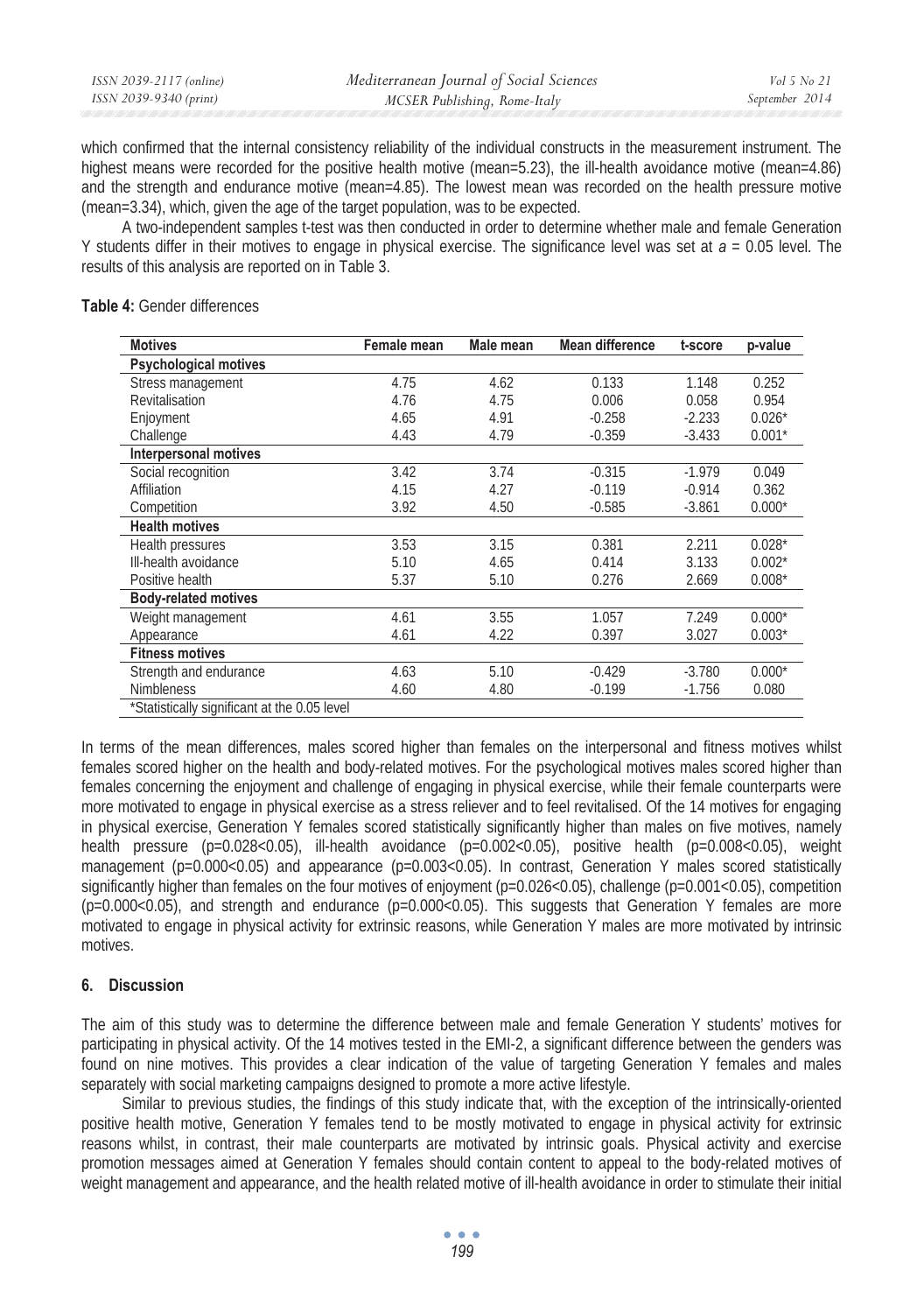| ISSN 2039-2117 (online) | Mediterranean Journal of Social Sciences | Vol 5 No 21    |
|-------------------------|------------------------------------------|----------------|
| ISSN 2039-9340 (print)  | MCSER Publishing, Rome-Italy             | September 2014 |

engagement in physical activity. Such messages should also attempt to appeal to the intrinsically-oriented positive health motives in order to encourage Generation Y females' long-term physical activity participation.

Physical activity and exercise promotion messages targeting Generation Y males should aim at appealing to their intrinsic motives. Promotion messages that stress the association between physical activity and strength and endurance and appeals that highlight the enjoyment, challenge and competitiveness involved in physical activity are likely to be successful in encouraging a more active lifestyle amongst Generation Y males both in the short- and long-term.

In addition, physical education needs to be reintroduced into South Africa's school curricula and HEIs need to provide their students with the time and facilities to participate in physical activity and exercise.

### **7. Limitation and Implications for Further Research**

Limited studies were found that focussed specifically on the different motives why males and females participate in physical activity. The bulk of the literature reviewed only focussed on why females participate at a lower scale than males. Therefore, this study is important as it indicates specific motives for male and female participation in physical activity. When interpreting the results within this study it should be noted that there are some limitations. A non-probability convenience sample was used and this may be considered one of the most important limitations. Care should be taken in generalising the results as this type of sample does not necessarily allow for an objective assessment of the sample findings (Malhotra, 2010).

Although this study included respondents from eight of the nine provinces within South Africa, the study focussed exclusively on the HEI campuses in the Gauteng province. A cross-sectional method was used and it is only a snapshot in time and results within another area or time period could differ. This could also be considered another limitation. To overcome this limitation a longitudinal study would provide more in-depth information and results.

Furthermore, the study utilised a self-administered questionnaire which instead of actually observing their behaviour relied on the respondents to recall their abilities and actions.

This study has implications for further study. As a cross-sectional method was used it is recommended that a longitudinal study using probability sampling across all of South Africa's nine provinces that includes the observation data collections method could be completed in order to allow for more generalisability of the results.

### **8. Conclusion**

Members of the youth; that is, the Generation Y cohort, represent the future of South Africa, and their current and future health has important implications to that future. Given the known benefits of physical exercise to both physical and mental health, it is imperative that this cohort of the population be targeted with initiatives that will encourage them to engage in moderate to vigorous physical activities. The findings of this study suggest that Generation Y males and females have different motives for engaging in physical activity and exercise, which suggests that they should be treated as different target markets for social marketing campaigns designed to foster a more active lifestyle amongst this cohort in South Africa.

#### **References**

- Ahmed, D. (2012). Analysis of exercise motivation and locus of ausilty for exercise among interuniversity level team game players. *International Journal of Behavioral Social and Movement Science,* 1(2), 7-14.
- Caspersen, C.J., Powell, K.E. & Christenson, G.M. (1985). Physical Activity, Exercise, and Physical Fitness: Definitions and Distinctions for Health-Related Research. *Public Health Reports*. Mar-Apr; 100(2): 126–131.
- Chalabaev, A., Sarrazin, P., Fontayne, P., Boiché, J. & Clément-Guillotin, C. (2013). The influence of sex stereotypes and gender roles on participation and performance in sport and exercise: Review and future directions. *Psychology of Sport and Exercise*, 14, 136- 144.
- Deci, E.L. & Ryan, R.M. (1985). Intrincic Motivation and Self Determination in Human Behaviour. New York: Plenum.
- Drake, K.M., Longacre, M.R., MacKenzie, T., Titus, L.J., Beach, M.L., Rundle, A.G. & Dalton, M.A. (2014). High school sport programs differentially by sex. *Journal of Sport and Health Science*, 1, 1-7.
- Ghooshchy, S.G., Kameli, S. & Jahromi, M.K. (2011). The effect of sport activity and gender differences on self-perception in adolescents. *Procedia Computer Science*, 3, 1532-1534.
- Ingledew, D.K. & Markland, D. (2008), The role of motives in exercise participation. *Psychology & Health*, 23(7), 807-828.
- Ingledew, D.K., Markland, D. & Medley, A.R. (1998). Exercise motives and stages of change. *Journal of Health Psychology*, 3, 477-489.

Kilpatrick, M., Herbert, E. & Bartholomew, J. (2005). College students' motivation for physical activity: differentiating Men's and Women's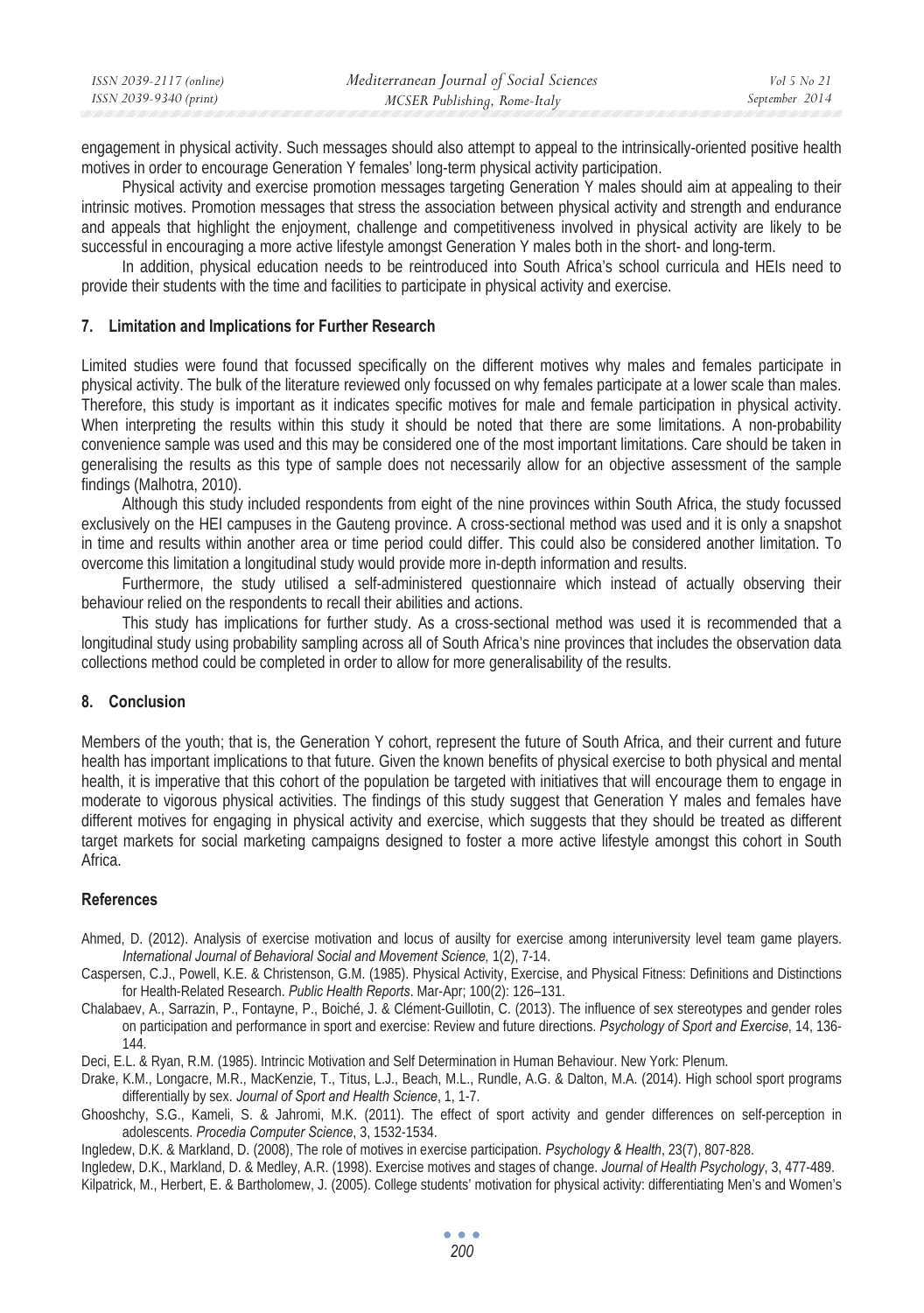motives for sport participation and exercise. *Journal of American College Health*. 54(2), 87-94.

- Koivula, N. (1999). Sport participation: differences in motivation and actual participation due to gender typing. *Journal of Sport Behaviour*, 22(3), 360-380.
- Malhotra, N.K. (2010). Marketing Research: An Applied Orientation (6<sup>th</sup> ed.). Upper Saddle River, NJ, USA: Pearson Prentice Hall.
- Maltby, J. & Day, L. (2001) The Relationship Between Exercise Motives and Psychological Well-Being, *The Journal of Psychology*, *135*(6), 651–660.
- Markert, J. (2004). Demographics of age: generational and cohort confusion. *Journal of Current Issues and Research in Advertising*, 26(2), 11-25.
- Markland, D. & Hardy, L. (1993). The exercise motivation inventory: Preliminary development and validity of a measure of individuals' reasons for participation in regular physical exercise. *Personality and Individual Differences*, 15(3), 289-296.
- Markland, D. & Ingledew, D.K. (1997). The measurement of exercise motives: Factorial validity and invariance across gender of a revised Exercise Motivations Inventory. British Journal of Health Psychology, 2(4), 361-376.
- Mitchell, T.R. (1982). Motivation: New directions for theory, research and practice. *The Academy of Management Review*, 7(1): 80-88.
- Nolan, V.T., Sandada, M. & Surujlal, J. (2011). Percieved benefits and barriers to physical exercise participation of first year university students. *African Journal of Physical, Health Education, Recreation and Dance,* September (Supplement 1), 56-69.
- Pallant, J. (2010). SPSS survival manual: a step by step guide to data analysis using SPSS for Windows (Version 10). Buckingham: Open University Press.
- Rintaugu, E.G. & Ngetich, E.D.K. (2012). Motivational gender differences in sport and exercise participation among university sport science students. *Journal of Physical Education and Sport*, 12(2), 180-187.
- Rossouw, H.A., Grant, C.C. & Viljoen, M. (2012). Overwight and obesity in children and adolescents: the South African problem. *South African Journal of Science*, 108 (5/6), 907-914.
- Roxas, M.L. & Stoneback, J.Y. (2004). The importance of gender across cultures in ethical decision-making. *Journal of Business Ethics*, 50, 149-165.
- Ryan, R.M. & Deci, E.L. (2000) Self-determination theory and the facilitation of intrinsic motivation, social development, and well-being. *American Psychologist,* 55(1), 68-78.
- Ryan, R.M. & Deci, E.L. (2008). Self-determination theory: A Macrotheory of human Motivation, development, and health. *Canadian Psychology*, 49(3), 182–185.
- Sebire S.J., Standage, M. & Vansteenkiste, M. (2009). Examining intrinsic versus extrinsic exercise goals: Cognitive, affective, and behavioral outcomes. *Journal of Sport & Exercise Psychology,* 31, 189-210.
- Shilubane, H.N., Ruiter, R.A.C., van den Borne, B., Sewpaul, R., James, S. & Reddy, P.S. (2013). Suicide and related health risk behaviours among school learners in South Africa: results from the 20012 and 2008 national youth risk behaviour surveys. *BioMed Central*, 13(1), 926.
- Spray, C.M., Wang, C.K.J., Biddle, S.J.H. & Chatzisarantis, N.L.D. (2006). Understanding motivation in sport: An experimental test of achievement goal and self determination theories. *European Journal of Sport Sciences*, 6(1), 43-51.
- Statistics South Africa. (2013). Mid-year population estimates: 2013 key indictors, statistical estimates: statistical release PO302. (online) at http://www.statssa.gov.za. 13 October 2013.
- Vallerand, R.J. (2012). In Handbook of sport psychology (3rd ed) Tenenbaum, Gershon & Eklund, Robert C. (eds.) Intrinsic and extrinsic motivation in sport and physical activity: A review and a look at the future (Chapter 3 pp 59-83). Hoboken, NJ: John Wiley and Sons
- Vilhjalmsson, R. & Kristjansdottir, G. (2003). Gender difference in physical activity in older children and adolescents: the central role of organized sport. *Social Science and Medicine*, 56, 363-374.
- WHO (World Health Organization). 2011. Global recommendations on physical activity for health. (online) at http://www.who.int/leafletphysical-activity-recommendations-1.pdf. 10 August 2014.
- WHO (World Health Organization). 2014a. Childhood overweight and obesity. (online) at http://www.who.int/dietphysicalactivity /childhood/en/en. 8 August 2014.
- WHO (World Health Organization). 2014b. Physical activity and young people. (online) at http://www.who.int/dietphysicalactivity /factsheet\_young\_people/en/. 7 August 2014